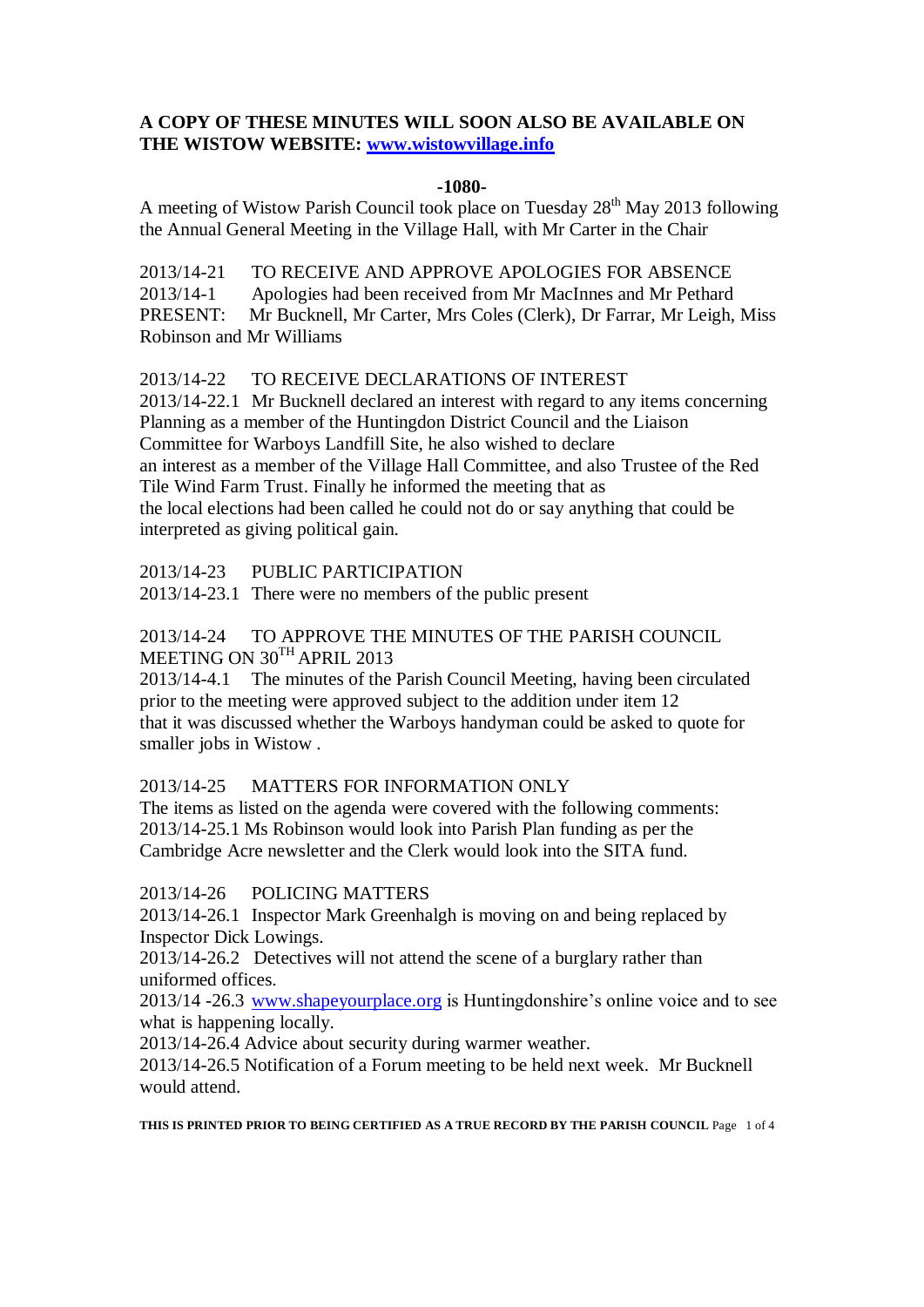### -1081-

### 2013/14-27 RECEIVE REPORTS FROM COUNTY AND DISTRICT **COUNCILLORS**

2013/14-27.1 The Clerk had not heard from Mr Tew

2013/14-27.2 Mr Bucknell reported that HDC had a new Managing Director. Feedback from the charge for extra green bins had been bad, many more bins are being returned than expected. The Local Plan was being issued on the following Friday and there was zero development allocation for Wistow. 2013/14-27.3 Mr Pethard had sent his apologies.

### 2013/14-28 FINANCE

a) to approve the financial statement and cashflow prediction for 2013/14

2013/14-28.1 This had been circulated to Councillors present

prior to the meeting, there were no further comments and it was unanimously agreed

b) to approve payments of outstanding amounts

2013/14-28.2

| Environment agency, drainage | £ 14.23 |
|------------------------------|---------|
| CAPALC membership renewal    | £179.06 |
| Clerks expenses              | £46.98  |
| Parrott print, Warbler       | £ 45.00 |

c) A contribution of  $\text{\pounds}474.33$  from County towards the cost of cutting our grass verges was approved and an invoice would be sent.

d) It was agreed to stick with Douglas Tonks for payroll services as other options were more expensive.

### 2013/14-29 CORRESPONDENCE

2012/13-29.2 A response would be sent to Mr Lane regarding the hedgerows to confirm that HDC had confirmed that appropriate preparation had taken place. 2013/14-29.3 A response would be sent to Mr Dransfield regarding the verges to thank Wistow in Bloom for their efforts and confirm what action had been taken. 2013/14-29.5 A representative from the Bobby Scheme would be invited to a meeting. 2013/14-29.6 Local infrastructure needs, returned with refurbishment/replacement of village hall.

The other items required no further action.

2013/14-30 TO CONSIDER ANY PLANNING APPLICATIONS RECEIVED 2013/14-30.1 1300335FUL Proposed single storey flat roof extension to rear, 1 Manor Street, recommended approval.

2013/14-30.2 1300374 Installation of a small scale wind turbine, construction of stables, ménage and kennels for personal use, Cromwell Farm, Warboys Road, Bury, recommended refusal.

2013/14-30.3 1200967FUL Molesworth Windfarm appeal, only for information.

**THIS IS PRINTED PRIOR TO BEING CERTIFIED AS A TRUE RECORD BY THE PARISH COUNCIL** Page 2 of 4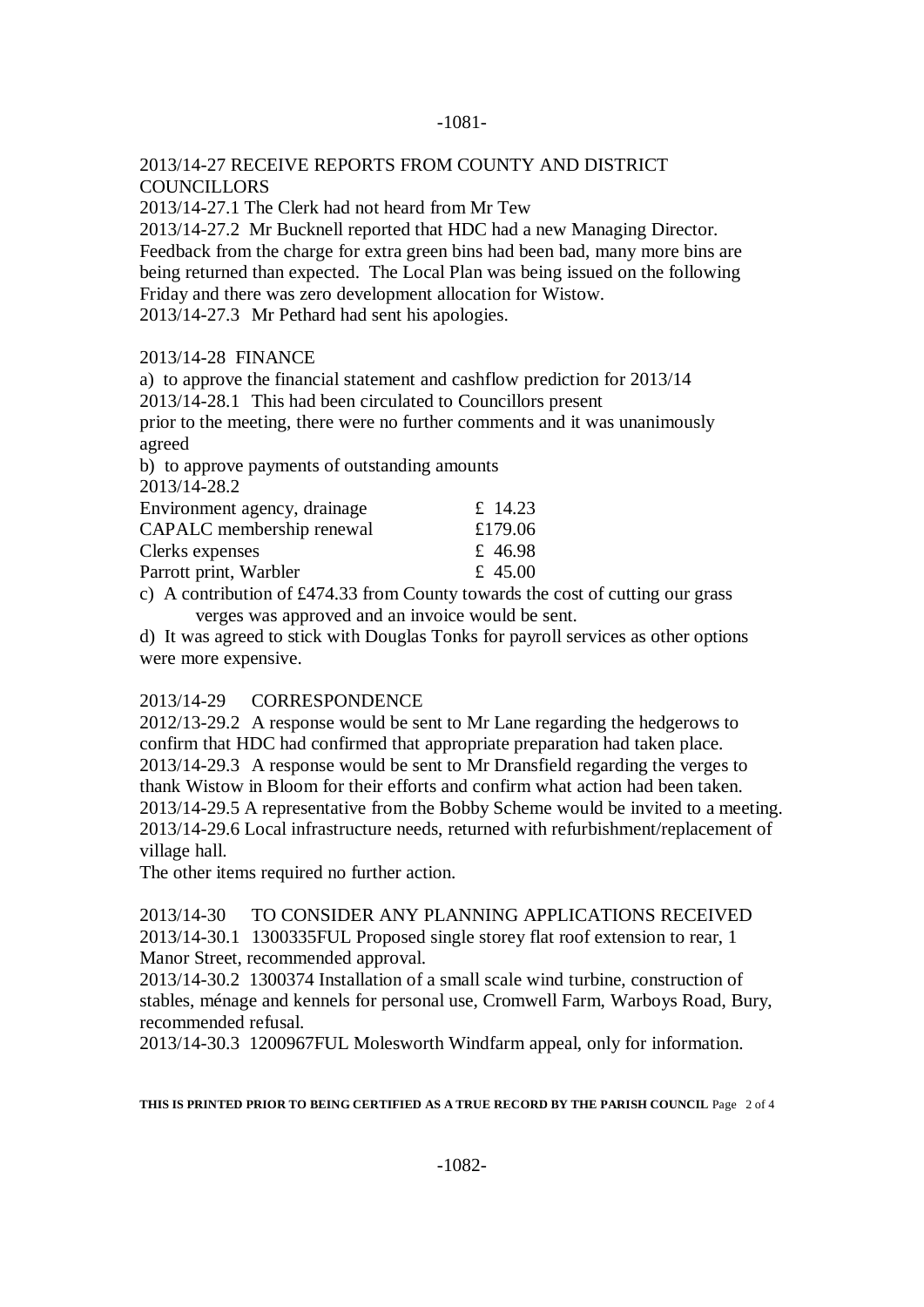## 2013/14-31 HIGHWAY WARDEN'S REPORT

2013/14-31.1 Potholes are being worked on and the replacement of the solar sign is being progressed.

2013/14-31.2 It was suggested that Mr Bowd be approached to put the spoil from the ditches onto his triangle of land that was used for burning.

2013/14-31.3 Ms Robinson reported back from the Flood Forum. The boundaries of operation between County and the Environment Agency appear blurred. A list of contacts for flooding matters is to be issued. We are all encouraged to be flood aware and sign up with the Environment Agency for warnings and take our own precautions. Bury Brook is low priority and therefore receives little funding.

### 2013/14-32 UPDATE ON PLAYGROUND

2013/14-32.1 Mr Bucknell wished to record his concern over using weed killer at the playground and warned against it. The Clerk would contact Fergusons regarding their herbicide. As Mr MacInnes was not present there was no further update. 2013/14-32.2 As above.

2013/14-32.3 Quotes had been received as follows:

Removal of stump £195 plus VAT

Hedge trimming £195 plus VAT

Allotment hedge trim for autumn £240 plus VAT

Weed control on path £30 plus VAT per visit, recommend 4 times per year 2013/14-32.4 It was confirmed that Parish Councillors and volunteers are covered by our insurance and an advisory note had been sent regarding the use of weed killer.

### 2013/14-33 FEEDBACK FROM OPEN MEETING

2013/14-33-1 It was agreed to try top organise a meeting with Mrs Bance and her agent, Paul Bland from HDC and the Parish Council at the July meeting. Mr Bucknell will enquire whether there are any previous applications for this land.

### 2013/14-34 STREETLIGHTING WORK IN WISTOW

2013/14-34.1 Notification of minor work on The Grove

### 2013/14-35 ANNUAL AUDIT

2013/14-35.1 A payment of £50 was authorised to Mrs Pye.

2013/14-35.2 Our internal accounting procedures were considered satisfactory.

2013/14-35.3 Our annual audit was completed and should be sent off on  $7<sup>th</sup>$  June.

### 2013/14-36 BUS SHELTER

2012/13-36.1 As the community fund was closed it was agreed to obtain quotes for repair to the bus shelter roof.

### 2013/14-37 PARISH PLAN ACTION PLAN WORKING PARTIES FEEDBACK AND UPDATE

- a) Litter Mr MacInnes, nothing further to report
- b) Countryside Mr Carter, nothing to report.

**THIS IS PRINTED PRIOR TO BEING CERTIFIED AS A TRUE RECORD BY THE PARISH COUNCIL** Page 3 of 4